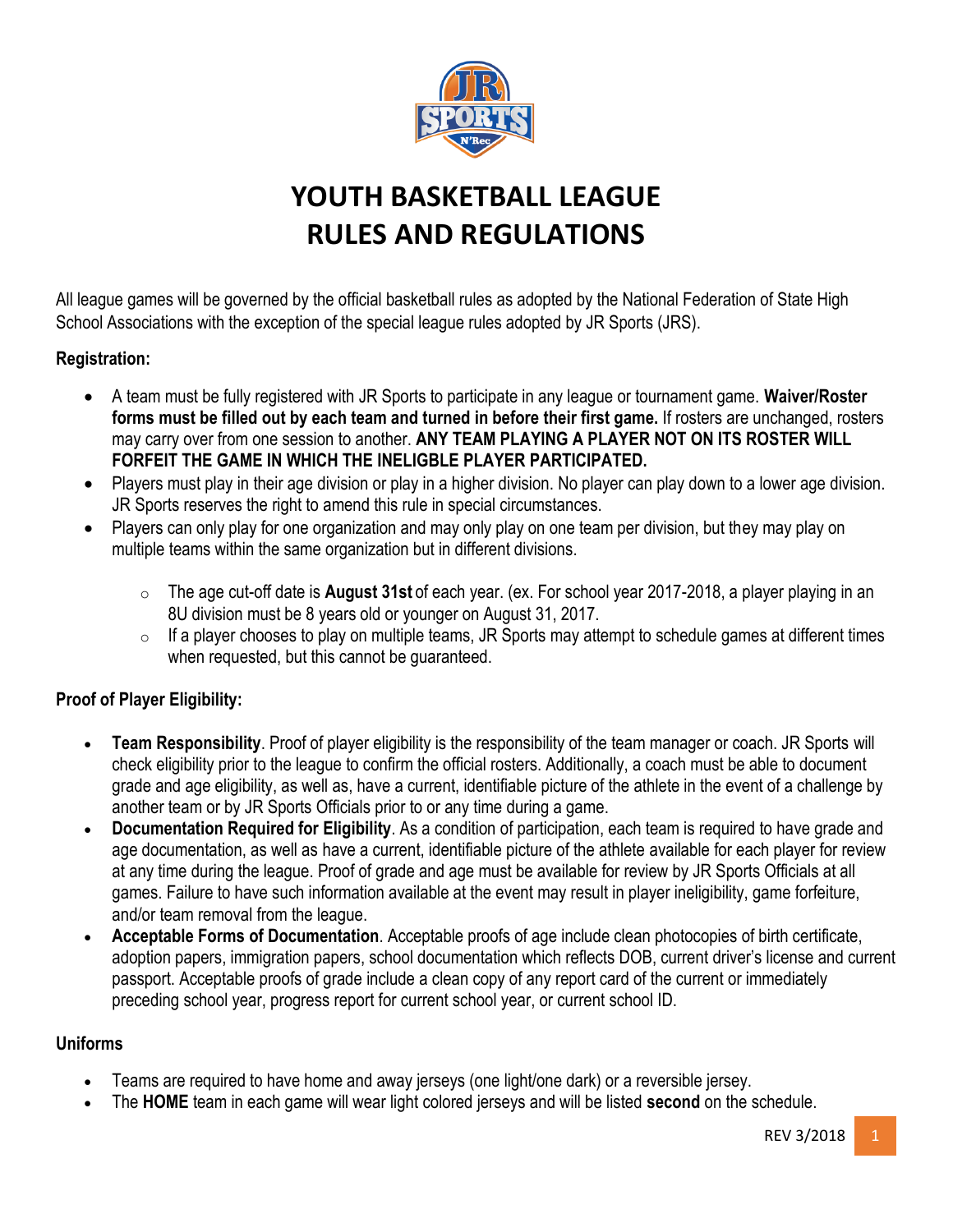• Jerseys must have number on both front and back and comply with UIL rules for numbers. These numbers must be permanent (no tape or markers).

# **GAME RULES**

# **Length of Games:**

- 8-minute quarters, 2 minutes between quarters and 4-minute half time
- A regulation clock will be used. The referee, a time out or a technical foul can only stop the clock. The following exception will apply; the clock will stop on every dead ball during the last two minutes of the second and fourth quarters.
- Maximum pre-game warm-up 5 minutes (subject to change). League officials have the discretion to shorten each period in order to maintain the time schedule.

## **Time-outs:**

• Each team is given four time-outs per game (2 – 1 minute) per half. Time-outs do not carry over to overtime. *NOTE: Any unused timeouts from regulation time will not be carried over into overtime. A team calling a timeout when it has none left, will receive a warning on the first offense, the second offense will result in a technical foul, which is an automatic two points and the ball to opposing team*.

#### **Fouls:**

- 5 Fouls will disqualify a player from the game.
- After the 10th team foul of each half the opposing team will shoot free throws.
- Technical Fouls:
	- $\circ$  Two free throws will be shot by a player on the court.
	- o The ball will be awarded to the opponent of the offending team.
	- o Technical fouls by coaches will be tracked and reported to the league director during the season. If a coach receives two technical fouls during the season they will be suspended for the next game. If this happens during the tournament they will be out for the remainder of the tournament.

#### **Free throw distance:**

- 8U divisions will shoot from the "volleyball line" which is a distance of 8'. The shooter may land on the line but not completely past the line. For lane purposes, the player closest to the basket may line up below the low block.
- 10U & up will shoot from the regulated free throw line.

#### **Substitutions:**

• All divisions have free substitutions the entire game.

#### **Full Court Press:**

- 6u and 8u (Division 2) teams can press only in the fourth quarter and overtime. Teams up by twenty are required to be behind the half court line.
- 10u, 12u, 14u and all Division I teams can press the entire game and overtime. Teams up by twenty are required to be behind the half court line.

#### **Overtime:**